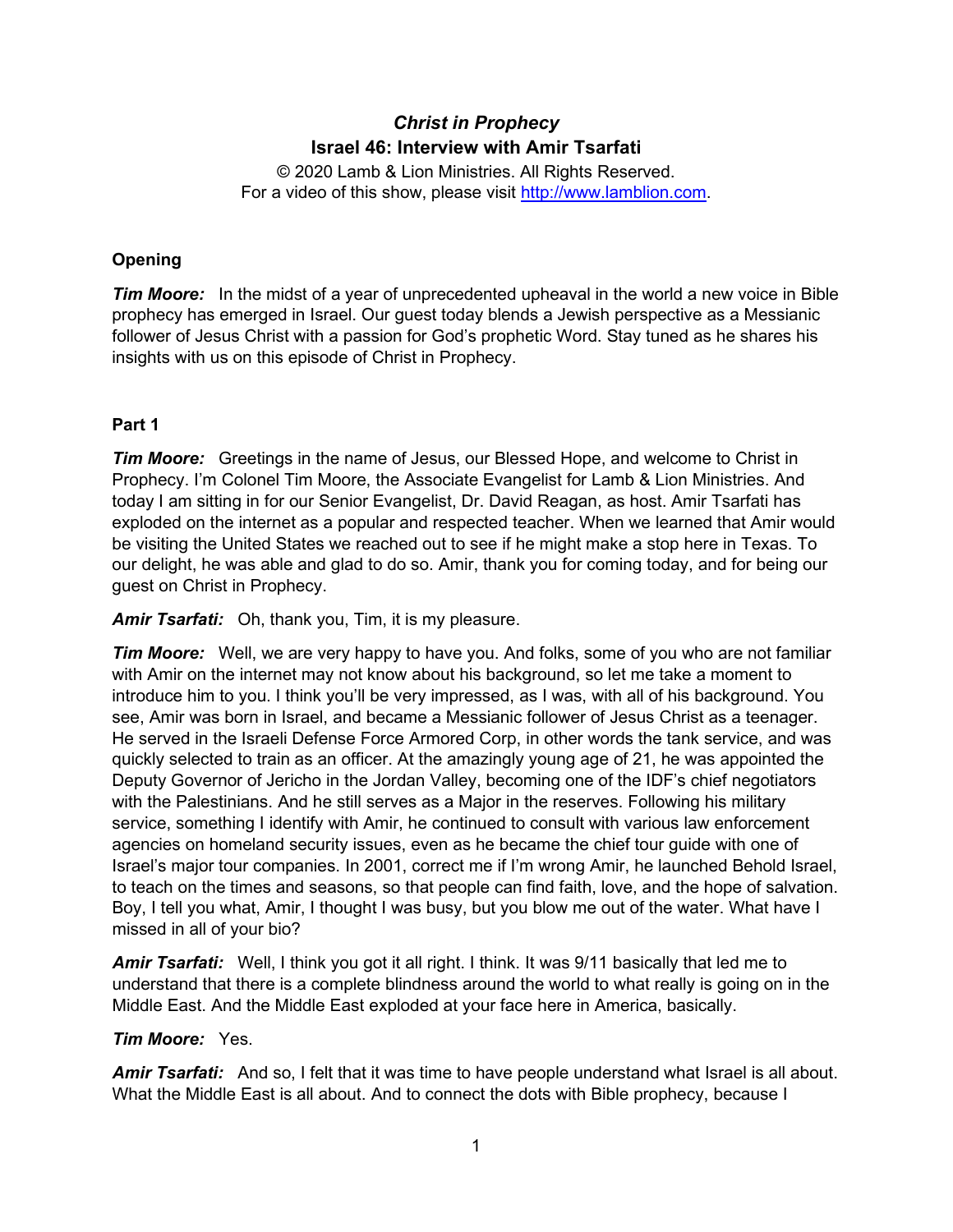believe that a lot of people think there is the Bible where you read on Sunday, and there is the News that you are watching the rest of the week, they do not connect the two. And especially the younger generation, unfortunately.

*Tim Moore:* Yes, especially the younger generation.

*Amir Tsarfati:* They're really affected by social media, not in the good way when it comes to Israel and the Middle East. So, I think there is a great challenge ahead of us.

*Tim Moore:* Well, I was going to ask you what inspired you to start Behold Israel, it sounds like all of that culmination of events around 9/11 and that time period inspired you.

## *Amir Tsarfati:* Correct.

*Tim Moore:* But I'm also fascinated because you have made a tremendous impact on young people, both Millennials and what we would call Generation Z here in the United States. And I know that many of your podcasts have a tremendous number of young people who follow them regularly. How have you made that connection?

**Amir Tsarfati:** Well, it's funny, I really started Behold Israel on the social media realm. When I sat in a restaurant with my wife, and I saw a round table with about six youngsters, they don't talk to each other in a restaurant. They are all busy looking at their phones. All six of them, and when the waitress came to take the order, she bothered them, basically. So, I thought, I told my wife Miriam, "I think if I want to speak to these people, I need to be right there inside their phone." And that's how I came up with the app. Behold Israel started as an app, on a phone, only for the sole purpose of giving good and reliable, unbiased news from Israel. And then once I got there that anchor was there already I knew now I could use that venue to also teach the Word.

*Tim Moore:* What a tremendous blessing that has been for so many. I will expect that you wife will get a little credit for helping you develop that idea.

## *Amir Tsarfati:* Definitely.

*Tim Moore:* Wives give us a lot of inspiration. And I will tell you my own daughter is named Miriam.

#### *Amir Tsarfati:* Oh, wow.

*Tim Moore:* So, we have connectivity in that regard as well. Well, moving forward to the year 2020, or looking forward even into the next few years, what do you see as the prophetic signs that jump out to you and declare that Jesus is indeed coming soon?

*Amir Tsarfati:* Well, there is regional, and there is the global aspect of the prophetic signs. The regional one, is of course, two things we are looking at Israel having more and more, I guess influence and strength in the Middle East. Becoming a major player in other fields rather than just the political one, in energy we are now a superpower of energy in the area. We are now talking about an east Mediterranean pipe that will go all the way to western Europe, which angers the Russians.

*Tim Moore:* Oh, yes.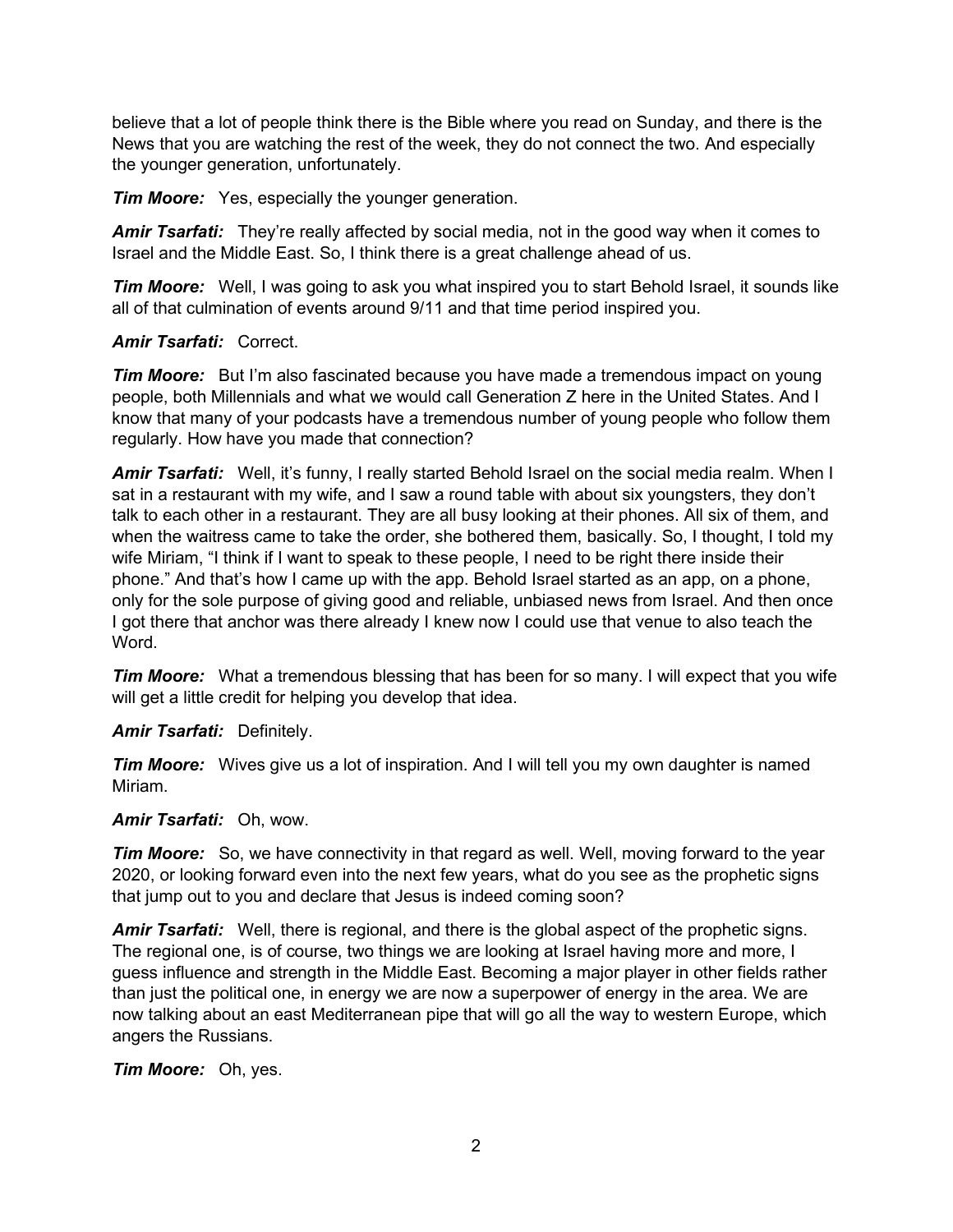*Amir Tsarfati:* And that brings me now, we need to zoom out a little bit now from Israel and see that there are the Russians, and the Turks and the Iranians, and now their involvement in Libya and soon in Sudan. And you see that there is the stage for the Ezekiel 38 War is being set, while Israel is getting more safe, strong, and prosperous. And the prosperity that Israel is gaining is not only with the energy, now the deals that we are striking, the new peace deals with the Emirates, and Bahrainians, the Omanis will be next, and the Saudis, and Qatar, Qatar has just said that they are willing to step forward with it. All of that will contribute to the prosperity that Israel will enjoy as the Turks and the Iranians, and the Russians are looking with very angry eyes. And they'll wait for the moment that they can just go and do that vicious plan and invade Israel. And I now think that a lot has to do with the identity of the one who sits in the Oval Office, because we know without whoever is sitting there right now, much of what of what we see now in the Middle East would not have been possible. Again, God is in control. God knows, I mean Ezekiel wrote about it 2,700-2,800 years ago. But, so, what I see is the person in the Oval Office, the players in the Middle East, and Israel as a nation, all of that, this is the convergence that we all talk about, that brings me to the realization that we are, this is the last minute, of the last hour, of the last days.

*Tim Moore:* The last minute, the last hour, the last days, I like the phraseology. And one thing that raises a question for me and perhaps some of our viewers. We know that we are living in the season of the Lord's return with all these signs being manifest even in our day and age, before our very eyes, but is there any prophetic sign that remains to be fulfilled before the Father says to the Son, "Go and get your Bride," and then in the twinkling of an eye the Church is raptured to be with the Lord.

*Amir Tsarfati:* Honestly, I don't think so. I think we are ready. I think that this why the imminence of the Rapture is so important. I don't think I can say that there is one more thing that has to happen that we need to wait for, I think it can happen any second. And I think honesty as an Israeli, Israel is ready to embrace the Antichrist. I can tell you that upfront, you go to Tel Aviv right now, the city of Tel Aviv is the second largest city in Israel. But it is the highest population of Jews, because Jerusalem has more, but it is a mixed city. Tel Aviv is ready for the Antichrist, as far as the mindset of people to receive someone who will promote an agenda that is so ungodly, Tel Aviv is ready.

*Tim Moore:* So, ungodly, but yet would offer at least the hope of peace with the rest of the world, a false peace.

*Amir Tsarfati:* Yes, of course, of course. Look the Israelis right now are being conditioned to love peace, which by the way, everybody loves peace.

*Tim Moore:* Of course.

*Amir Tsarfati:* We all want peace. But they will not want war anymore. And then once that invasion comes and will be so devastating. Look, it is going to be fast and furious. Once that happens they will do whatever it takes to restore peace that they just learned to fall in love with earlier.

*Tim Moore:* Peace at all cost.

*Amir Tsarfati:* Peace at all cost. But that peace will be sweeter. It will be sweeter because now the biggest players of the radical Islamic world are gone. And now there is someone who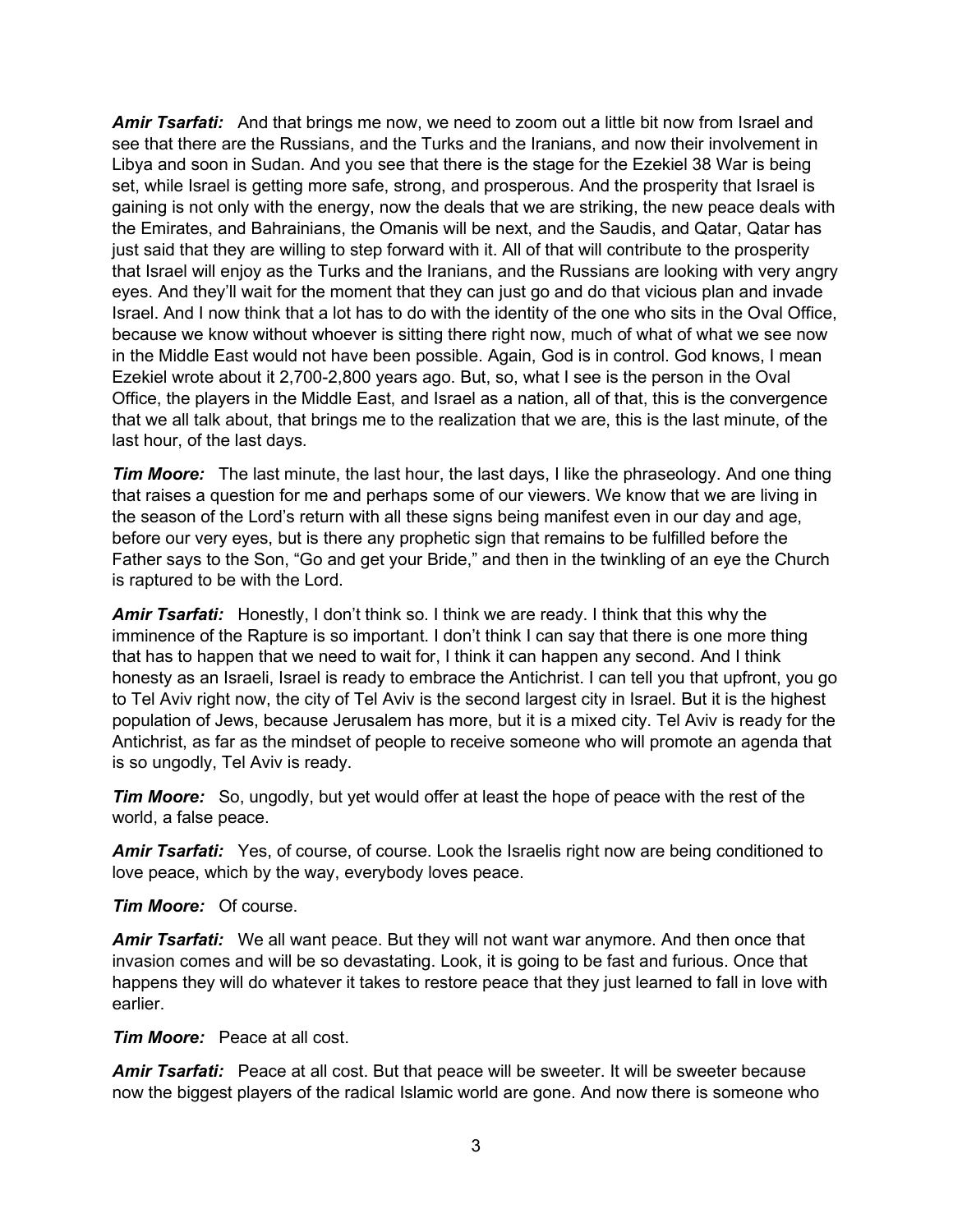will introduce a new type of religion that many millions of Muslims will gladly embrace. And that will also enable a temple on the Temple Mount to stand. So, it will play to the emotions of both secular Jews, and religious Jews. The religious will be so happy that their dream of a temple in Jerusalem is coming true, and the non-religious will be happy that there is peace. Everything is good.

*Tim Moore:* Peace is breaking out in our day and age.

## *Amir Tsarfati:* Yes.

*Tim Moore:* Well, you lead into the whole timing of the Tribulation, the things that will befall the rest of the world, and the Jewish people, when that temple is being built. When there is a peace treaty enacted by this Antichrist figure that will come forward. And there are many Christians today who think that the Church, Christians themselves, will have to live through and endure that Tribulation period. And they hope to overcome it, they hope to endure it as God's wrath is poured out on the world. But what would you have to say to those Christians?

*Amir Tsarfati:* Well, first of all, I'm thankful that they will have a very good surprise.

## *Tim Moore:* Yes.

*Amir Tsarfati:* But I can tell you, though, that one of the problems that we have is the complete wrong interpretation of the book of Revelation. And when people mix the Saints of the Tribulation, with the Church, and they don't understand that the Church is not even mentioned throughout the Tribulation, that's one problem. Another problem, there is always a sense of we need to suffer more in order to be worthy of. You know all of that is so opposite to the message of Christ.

*Tim Moore:* And Christ suffered on our behalf.

*Amir Tsarfati:* Absolutely. I mean that's why, I'm not sure why you need to suffer more.

# *Tim Moore:* Yeah.

*Amir Tsarfati:* And also, and the main, and the flagship chapter of the Rapture you would expect if the Tribulation has to happen before, you would expect the Tribulation to be mentioned there. I mean Paul is not even talking about Tribulation, he's talking about his own life, at his time he believed it is going to happen in his lifetime.

## *Tim Moore:* Yes.

*Amir Tsarfati:* So, why would the Rapture take place, can take place at any given moment, but yet, people believe we must wait until the Tribulation.

*Tim Moore:* Yeah, clearly Paul and the Apostles did not think they would have to endure that kind of Tribulation. Our lives are filled with grief, and little "t" tribulation, but not the Tribulation spoken of, that seven year period.

*Amir Tsarfati:* Exactly, so again, we have confusion of the word tribulation. In this world you will have tribulations but be of good cheer because I have overcome the world. So, they take that, as maybe, see. There's also a confusion of Antichrist. I mean there are already, there have been antichrists, but the Antichrist is not the one we are going to see.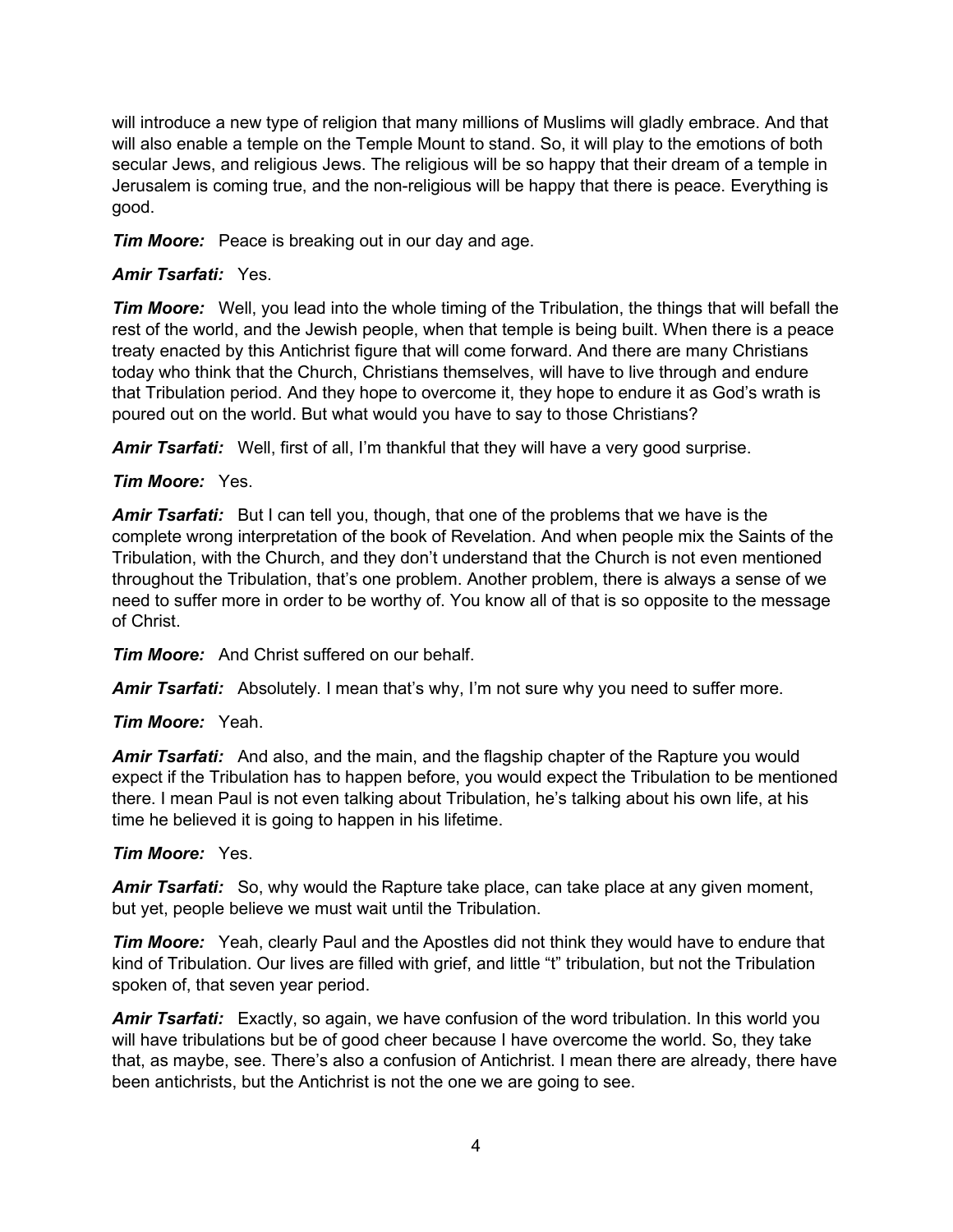*Tim Moore:* Exactly so.

*Amir Tsarfati:* So, the confusions is always in the interpretation of terms that are going to be in the Tribulation.

*Tim Moore:* Well, I have one other question for you before we take a brief break, Amir. You have been gifted as a guide, you have led many folks who have come to Israel, to experience firsthand all the wonder of what God is doing before our very eyes. For a person who is not sure whether a trip to Israel would be something they would want to take, what would you say: How valuable is a pilgrimage to Israel for a believer?

*Amir Tsarfati:* Well, I think that many believers have Israel in the Bible, and Israel of the News. And in the News it is a war zone, in the Bible is God's Chosen People. When you come to Israel and you look at the things that are around, you are amazed at what God has done and is still doing in that place. And also, you have a better understanding of the Scriptures. When you read the story of Jesus crossing to the other side of the Sea of Galilee, now you have an understanding of where things were. Everything clicks. Everything makes sense. When I bring pastors, one of the things we do as a ministry we sponsor pastors, we pay the whole thing. We bring pastors to Israel from all over the world, from 20-30 different countries. And we want them because once the pastor gets it, his congregation will get it. Until he is getting it how do I expect him to communicate that to his own congregants? So, I believe that all the parts come together when you come to Israel, and your understanding of the Scriptures, and your faith. We also sponsor youth. They don't understand. Nothing is as tangible until they get there, and they see.

*Tim Moore:* They see with their own eyes and hear with their own ears.

*Amir Tsarfati:* Yes, and they go back, and they are on fire.

*Tim Moore:* Well, Amir, I'm excited not only about what you are sharing with us today, but the perspective you bring. Folks, we are going to take a brief break for an announcement, and when we come back we'll continue with other questions for Amir.

## **Part 2**

*Tim Moore:* Welcome back to Christ in Prophecy, and our conversation with Amir Tsarfati of Behold Israel. And Amir one of the things that fascinated me is you and your family live on a hill overlooking the Valley of Armageddon.

## *Amir Tsarfati:* Correct.

*Tim Moore:* Does that cause you any concern from day-to-day?

*Amir Tsarfati:* Well, not at all, it brings me a lot of hope. And the hope is that I will be out of here before all of that chaos is going to happen there. I believe that the armies of the world will gather there on their way to fight in Jerusalem. And of course, Jesus, will come back to put an end to that with His feet standing on the Mount of Olives, in Zechariah 14. So, I am looking at a place that is a place that will be the culmination of confusion, and rebellion. And I take comfort in the fact that I found the truth, thankfully.

*Tim Moore:* Thank the Lord, yes.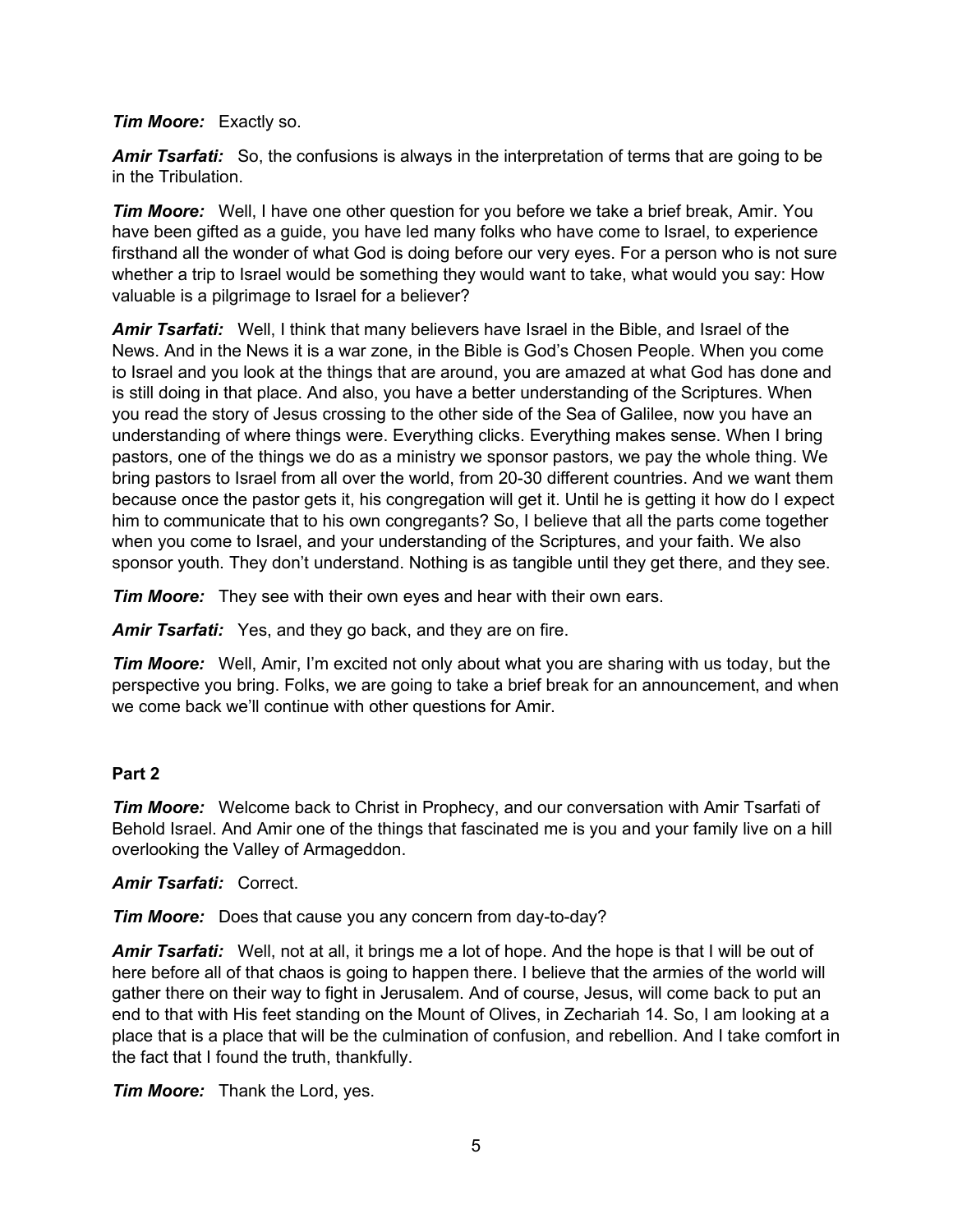*Amir Tsarfati:* But, unfortunately, again, the efforts of the enemy to confuse, and accuse, and to destroy, and kill and destroy, are just, it amazes me all the time.

*Tim Moore:* It amazes me as well, and it saddens me that many Jews have not found the Lord, have not embraced Yeshua, Jesus as their Messiah, as you have, and so many others are even today. But what would you say to those Jews who reject Christ, what is God's provision for the Jewish people even through this period of Tribulation we've already talked about?

*Amir Tsarfati:* Well, look, I believe that Israel is God's Chosen People. He never ever changed His mind about them. And I believe that they will finally understand that in the middle of the Tribulation, in the heart of the Tribulation, when they understand it, okay, this is not the Messiah, this is bad news. We did not sign up for this one. And then God, even then has already prepared a place for them.

#### *Tim Moore:* Yes.

*Amir Tsarfati:* And He's going to provide for them. And through all of that I believe Israel is going to see the amazing, good hand of God. But again, Israel will not be saved unless Israel embraces the Messiah.

*Tim Moore:* Yes, when they come to the end of themselves.

*Amir Tsarfati:* Absolutely.

*Tim Moore:* As any of us as individuals and realize that Jesus is the Messiah.

*Amir Tsarfati:* Absolutely, and my prayer is that accept Him now, so you don't have to go through all of this.

## *Tim Moore:* Amen.

*Amir Tsarfati:* And by the way I'm saying that to all non-Jews as well, accept Him now so you don't have to be left behind.

## *Tim Moore:* Amen.

*Amir Tsarfati:* I mean people, I believe, underestimate the Tribulation. And therefore every little thing that happens today whether it is pandemic, or fires, or earthquakes, they immediately say, "This is the Tribulation." They don't have a clue that the Tribulation is something that has never been seen or felt or experienced on planet earth before.

*Tim Moore:* A time of unprecedented horror.

*Amir Tsarfati:* Exactly. And so is by the way the Antichrist. People are so easy to jump the gun, and to name names, and label political leaders right how as Antichrist. They don't have a clue what this man is going to be. This man, he's getting his authority, his throne, and his whole thing from the Dragon, the Bible says in Revelation.

*Tim Moore:* He will be indwelled by Satan himself.

*Amir Tsarfati:* Absolutely.

*Tim Moore:* And exercise the power of Satan.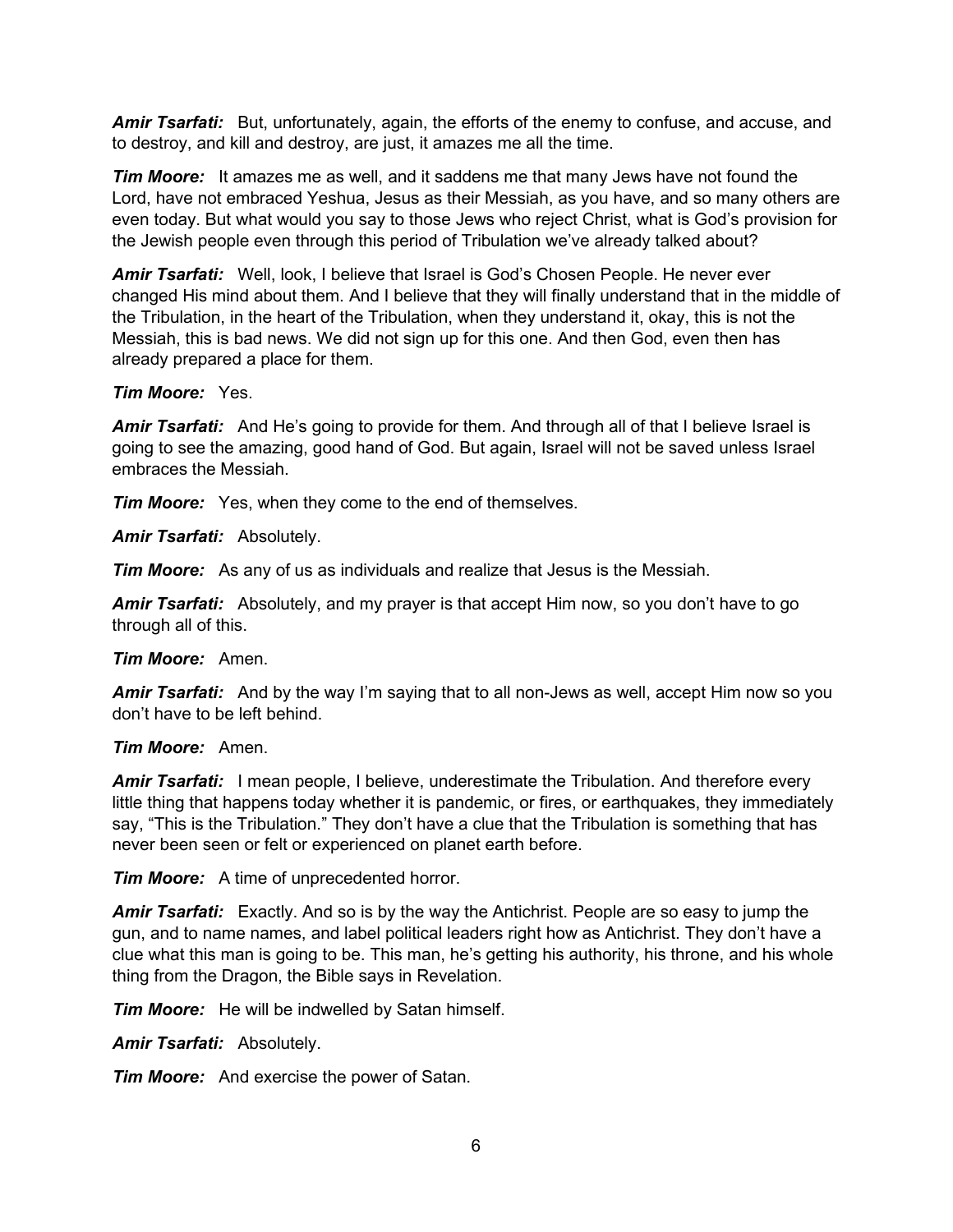*Amir Tsarfati:* And the Bible says that the whole world will worship him. There is not even a single political leader in planet earth, as of today, that the whole world worships.

*Tim Moore:* So, with that threat looming, in other words, the wrath of God being poured out on the world during the Tribulation, why wouldn't Jewish people, and Gentiles embrace the Messiah today? In other words, you had a recent podcast that was so powerful about the cross continuing to be a stumbling block to the Jews. And briefly touch on why Jewish people are still resistant. And then we'll touch on how we as believers can share with them.

*Amir Tsarfati:* Well, first of all in the Jewish mindset the act of being hanged on the tree reserves to the last of the criminals. So, in their mind, God, Messiah, this doesn't go together. Second the message of the cross is what they had a problem with. And this is why Paul says, "They try to establish their own righteousness." And obviously, it's very hard for a Jewish person who was taught all his life that to do good things, and to pray on time, and to do mitzvahs, and to try. Jews understand that they will never be able to fulfill the law, but God looks how much they try. It is called in Hebrew, "hishtadlus", I'm trying, He will count that.

*Tim Moore:* Get credit for trying.

*Amir Tsarfati:* Yes, for trying.

*Tim Moore:* A participation award.

*Amir Tsarfati:* Exactly. But the last thing is, and that's another stumbling block for the Jewish people, is the fact that throughout history we had horrific things done to Jewish people, by people who professed to be Christians, and they were wearing a cross. So, honestly when you go now to the Western Wall, you are being asked if you have a cross to put it all the way inside, it offends the Jewish people. Now, it's not that they hate you for that, but they don't understand how can you come to my holiest site, and have this horrific sign, that for me is death, persecution, and troubles?

*Tim Moore:* Well, sadly, even today, Amir, there are Christians, or people call themselves Christians who still show animosity toward Jewish people. Sometimes they bought into the false Replacement Theology; God has washed His hands of the Jews, and therefore He has no purpose for them. Or other times they are just filled with a satanic kind of Anti-Semitism. How does that impact relationship with those who claim to be Christians, or just the Gentile word in Jewish people today.

*Amir Tsarfati:* You see that is another thing, another problem, when an Israeli guy is turning on, let's say, YouTube, and he sees someone who says, "I came back to Christ. I am now a follower of Jesus. And I believe that God is done with Israel. And I believe that Hitler was a Jew. The Holocaust never happened." All this Nazi propaganda. How can I now, say to him that Jesus is the way, the truth, and the life? When he hears from people such a horrible thing. I believe, look I believe as the Bible says, many will say to Jesus I did this in your name, and that in your name, not few, many, unfortunately. And a lot of people live in that perception that they are Christians, but they harbor in their heart racism, hatred, and I personally don't think this is Christianity. This is not.

*Tim Moore:* No. I mean obviously we are told to put on Jesus Christ.

*Amir Tsarfati:* Absolutely.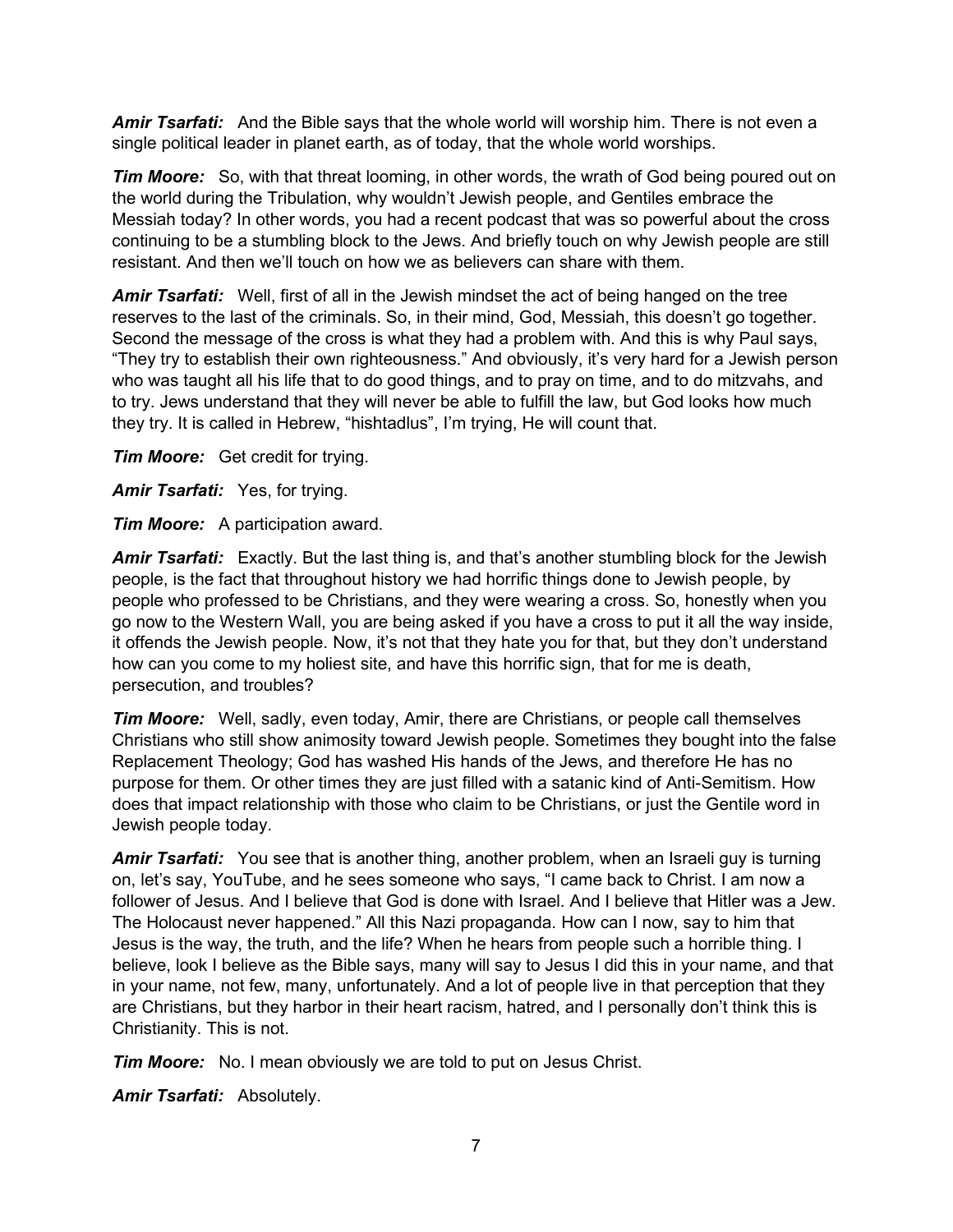*Tim Moore:* And make no provision for the flesh. To be transformed by the renewing of our minds. And literally become Christlike in our thinking, and our attitude, in our love. That is very challenging. Even today I've said the lawlessness that is rising in our nation is making the love of many, even believers grow cold, or being tempted to allow that to cool. And if we have the love of Christ our love informs everything we do. And the love of Christ toward His Chosen People, the Jewish people will also be evident.

*Amir Tsarfati:* Yeah, see I don't believe that loving Israel is a prerequisite for salvation.

## *Tim Moore:* No.

Amir Tsarfati: But I believe it is the fruit of your salvation. I believe that once you are saved, there is no way you are going to hate the Jews for being the Jews. And if you hate the Jews for being Jews, and you claim to be saved, then the love of God is not in you, and you are deceiving yourself. And so, that is why I say to people, "If you hate Israel, you have to check your faith in Christianity. I mean it cannot walk together." People hate me for saying that because they say, "You preach salvation through works. You preach that you have to love Israel in order to be saved." No, you have to love Israel because you are saved.

*Tim Moore:* If you have the heart of Christ.

*Amir Tsarfati:* Exactly. And you know when a Jewish guy is looking at supposedly a Christian and how he hates him for being a Jew, is that the fruit of the Spirit?

*Tim Moore:* So, how can a Gentile believer in Jesus Christ bless a Jew? And bless Israel in general but a Jewish person in particular. How can we more effectively share our love for the Jewish Messiah, Jesus Christ, Yeshua, and be loving to that Jewish person instead of off putting?

*Amir Tsarfati:* First of all, I think the best way to show your love to a Jew is to share with him the only thing that can ever save him. But be very smart when you do that, because if you come to a Jewish guy and quote John 3:16 it's not going to work obviously because they don't believe in the New Testament. But it is very good if you understand Christ in the Old Testament. And you challenge him in things that are about Christ in the Old Testament. And you at the same time tell him how much you love Israel because of what Christ did in your life. You see that is the one thing Jewish people don't understand, because you are a Christian aren't you supposed to hate me? No, no, no because I am a Christian I am supposed to love you.

## *Tim Moore:* And I do.

*Amir Tsarfati:* Yes, you see the thing they don't get it. And unfortunately, also many Israelis think Christianity is Catholicism. I mean the Pope is the representative of Christianity on planet earth. And so, the Catholic church is not exactly the friendliest organization toward Israel. So, you see we need to change that narrative, we need to show them what Christianity is really all about, what Christians are all about. And that only through love, and through giving them the Messiah. Do you know Catholics don't share Jesus with the Jews?

*Tim Moore:* Yes, sir. And I know when I've been to Israel one of the great blessings I've seen is for even Jewish people who have not yet embraced Christ to recognize, well you are an evangelical Christian and we know that you love us. And we demonstrate as pilgrims, and as our pilgrimage groups that we love the Jewish people, and individual Jews that we come in